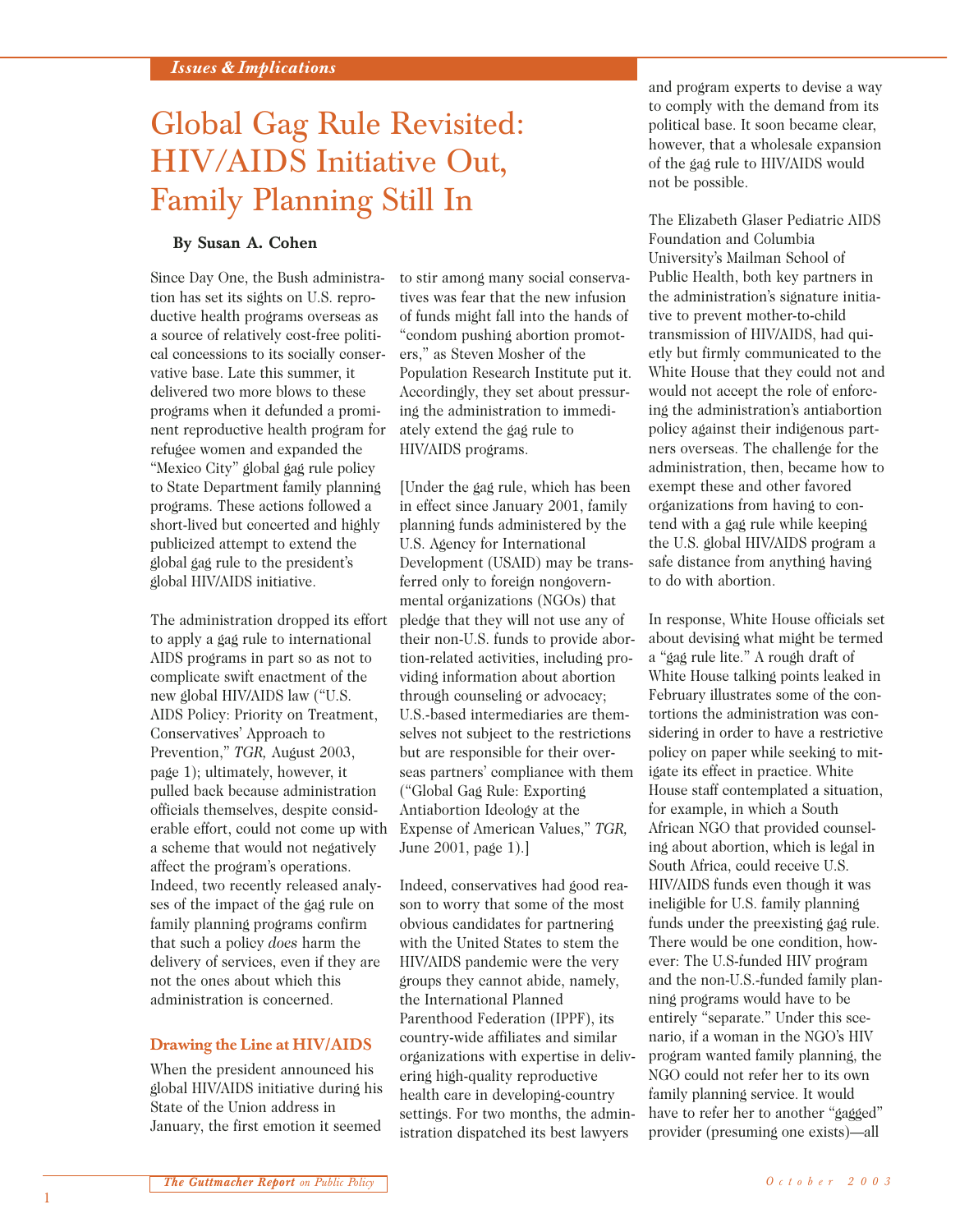so the U.S. government could be assured she would receive no information about abortion.

HIV voluntary counseling and testing (VCT) activities—which routinely include counseling about condom use as well as condom provision presented another dilemma, since VCT is a core component of AIDS prevention and a key point of overlap between an "HIV/AIDS" service and a "family planning" service. Making a distinction between these two integrally related activities became critical to the administration, however, since the very premise of the gag rule is that any NGO involved in "family planning" is presumed also to be an abortion-rights promoter, unless it signs a pledge to the contrary. The White House's proposed solution to this conundrum was to simply deem VCT programs funded under its HIV/AIDS initiative "not family planning."

The hairsplitting between where HIV/AIDS prevention ends and family planning begins became necessary because many influential public health experts within and outside the administration—including some 130 national organizations that signed a joint letter to the president—were arguing that it would be counterproductive, if not impossible, to build a wall of separation between family planning (and the groups that provide it) and HIV/AIDS prevention. They noted that family planning is an integral component of HIV/AIDS prevention, including in the administration's favored motherto-child-transmission programs. This is true in part because half of all new HIV infections worldwide occur among women, and women's primary entry point for health care, as in the United States, is through family planning programs.

By the end of March, the hairsplitting had proven futile. The administration signaled to Congress that it

was convinced there was no way to expand the gag rule without hurting the HIV/AIDS effort, and in this case the president had decided that the program was more important than his antiabortion ideology. Antiabortion members of Congress and conservative groups balked at first, but in the end had no choice but to stand down on this issue.

## **Gag Rule Harms Family Planning**

Clearly, the president's calculation is altogether different where family planning is concerned. In announcing the family planning gag rule on his first day in office, the president took pains to protest that the target was abortion, not family planning; in the words of a White House press statement issued that day, "one of the best ways to prevent abortion is by providing quality voluntary family planning services." Even now, USAID's Web site declares that "the Mexico City Policy does not have a major impact on the provision of family planning services."

A year-long examination of the policy's impact, however, concludes otherwise. Population Action International, in collaboration with other key U.S.-based NGOs, conducted research and made site visits to Ethiopia, Kenya, Zambia and Romania to assess the policy's effects on access to family planning and related reproductive health services in countries with varying abortion laws, public health and socioeconomic characteristics, and availability of information. Dozens of local experts were interviewed, including program managers, policymakers, and donor-agency representatives. Among the conclusions reported in *Access Denied: U.S. Restrictions on International Family Planning,* released in September, are the following:

• The Family Planning Association of Kenya, the oldest and most established in Africa, was forced to close

three clinics at which almost 19,000 clients had been served. These sites provided not only contraceptive services but also prenatal, postnatal and well-baby care. Government clinics, exempt from the gag rule restrictions by U.S. law, have not been in a position to take up the slack, nor to regain the trust of the women who were turned away.

• Marie Stopes International (MSI) Kenya, an affiliate of the international, London-based NGO, which had provided services ranging from contraception to malaria screening and treatment to childhood immunizations, had to close a major clinic in Mathare Valley, one of the poorest areas in Nairobi. It was the only health facility serving that neighborhood of 300,000 people.

• Contraceptives themselves, already in short supply before the gag rule was applied, are no longer being shipped by USAID to 16 developing countries in Africa, Asia and the Middle East, and shipments have been sharply curtailed to 13 others. The Lesotho Planned Parenthood Association, for example, had received 426,000 condoms from USAID between 1998 and 2000. Now, USAID ships no condoms to Lesotho, a country in which one in four women is infected with HIV. (Previously, IPPF had been USAID's conduit to indigenous NGOs for the contraceptives; no substitute has emerged since the United States stopped working with IPPF).

• In Romania, where abortion is legal but contraceptives have only been generally available for little more than a decade, the gag rule is impeding the societal shift from reliance on abortion as a method of birth control to using contraception (see related story, page 7). The Romanian health ministry is poised to issue a new protocol requiring all abortion providers to offer contraceptive counseling to their patients;